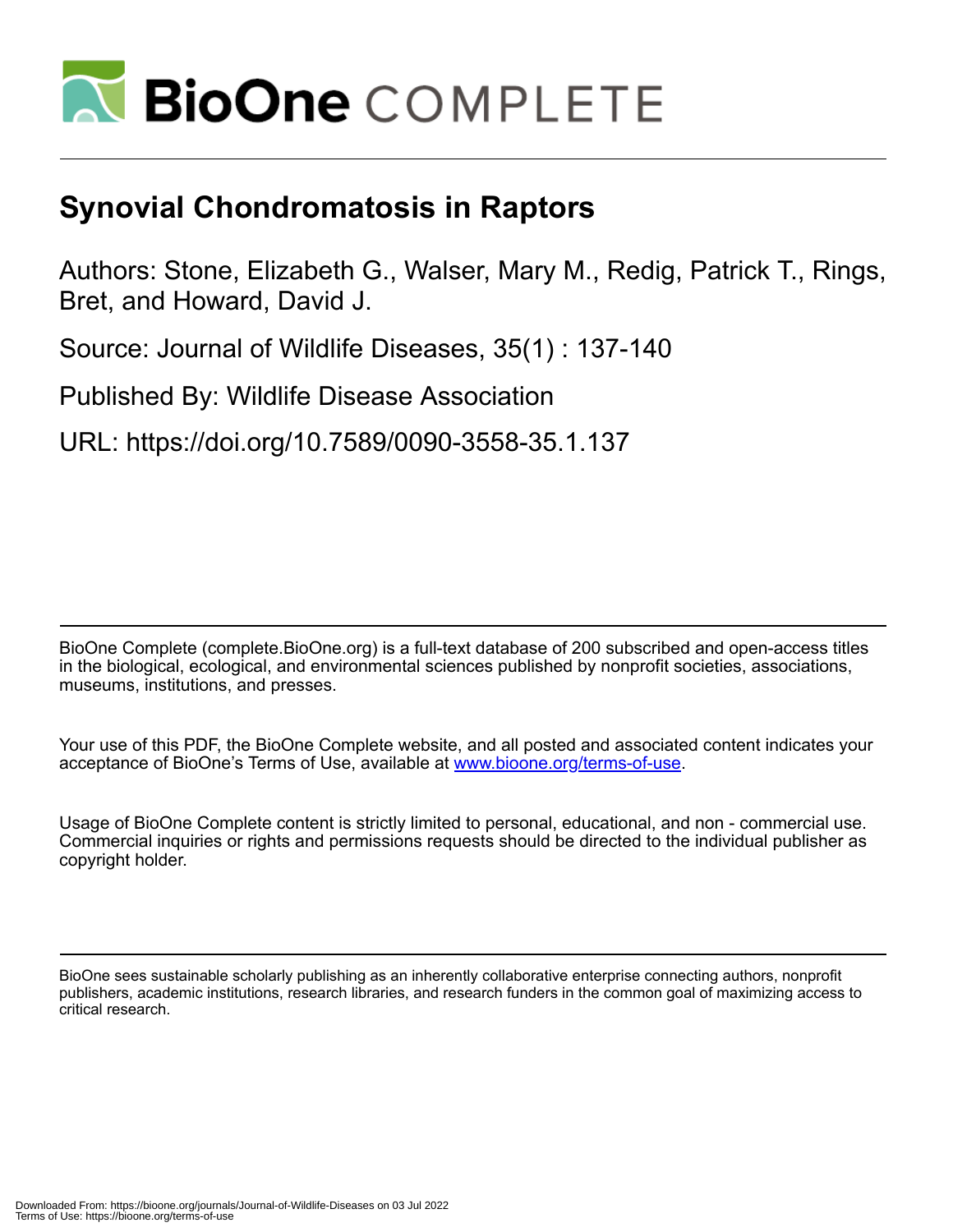## **Synovial Chondromatosis in Raptors**

**Elizabeth G. Stone,**1,6 **Mary M. Walser,**<sup>2</sup> **Patrick T. Redig,**<sup>3</sup> **Bret Rings,**<sup>4</sup> **and David J. Howard**5 1,3 The Raptor Center, University of Minnesota, St. Paul, Minnesota 55108, USA; <sup>2</sup> Department of Veterinary Pathobiology, University of Minnesota, St. Paul, <sup>4</sup> Lilly Research Laboratories, Fayetteville, Arizona 72704, USA; <sup>5</sup> Savage Tower Animal Hospital, Savage, Minnesota 55378, USA; <sup>6</sup> Corresponding author (e-mail: merrill@fallsnet.com).

ABSTRACT: Fourteen raptors, consisting of 13 great horned owls (*Bubo virginianus*) and one red-tailed hawk (*Buteo jamaicensis*), from central and north central Minnesota, western Wisconsin, and eastern South Dakota (USA) were admitted to a raptor rehabilitation center between June 1992 and June 1995, with perisynovial and synovial chondromatosis affecting multiple joints. Birds were severely debilitated primarily due to loss of shoulder motion. The etiology of these lesions in raptors is unknown.

*Key words*: *Bubo virginianus*, *Buteo jamaicensis*, case report, great horned owl, red-tailed hawk, synovial chondromatosis.

Thirteen great horned owls (*Bubo virginianus*) and one red-tailed hawk (*Buteo jamaicensis*) were admitted to The Raptor Center (University of Minnesota, St. Paul, Minnesota, USA) between June 1992 and June 1995, with radiographically detected mineralized nodules surrounding single or multiple joints (Fig. 1). Lesions involved the scapulo-humeral joint, sterno-coracoid joint, femoro-acetabular joint, femoro-tibiotarsal joint, tibiotarso-tarsometatarsal joint, tarsometatarso-phalangeal joint, and metacarpo-phalangeal joint, as determined by radiography and post-mortem dissection (Table 1). No evidence of degenerative joint disease was present.

Upon admission, most birds were thin and unable to fly due to severely restricted mobility of one or both shoulders. Based on examination of plumage, all birds were adult of undetermined age. Birds were admitted throughout the year (Table 1), and were found within a 150 km radius of the Minneapolis/St. Paul city limits  $(45^{\circ}00^{\prime})N$ ,  $93^{\circ}25'$ W) with four exceptions. These four birds were found within a 300 km radius of the above locality at  $(46°30'N, 93°45'W)$ (owl),  $47^{\circ}10'$ N,  $93^{\circ}40'$ W (owl),  $47^{\circ}15'$ N,  $93^{\circ}50'W$  (hawk), and  $45^{\circ}40'N$ ,  $96^{\circ}55'W$ (owl). Follow-up radiographs done of one

bird at 4 wk showed slight progression of mineralization.

Clinical chemistry profiles were measured in eight birds (Cobras Mira Analyzer, Roche Manufacturer, Branchburg, New Jersey, USA) to assess for evidence of a hypercalcemic etiology for dystrophic mineralization. Heparinized blood was collected from the brachial vein and centrifuged at approximately 1,200 rpm for 5 min. Plasma was aspirated within 30 min of blood collection and stored at  $-5$  C. Average values of seven blood chemistries deviated from normal values at this lab (P.T. Redig, unpubl. data) (Table 2). Abnormal findings included hyperkalemia, hyperphosphatemia, hyperchloremia, hypocalcemia, uremia, hyperuricemia acidemia, and hypoalbuminemia. Blood from three affected and one unaffected great horned owls was submitted to the Animal Health Diagnostic Laboratory (Lansing, Michigan, USA) for analysis of fluoride and vitamin A levels to rule out these known toxic causes of exostoses in animals (Botha et al., 1993, Christiansen and Wiig, 1991, Araya et al., 1990). Values were considered normal, and ranged from  $0.045 \mu$ g/ ml to  $0.053 \mu g/ml$  for fluoride (control 0.041  $\mu$ g/ml) and 1,146 ng/ml to 2,105 ng/ ml for total vitamin A (control 1,853 ng/ ml).

All birds were killed after admission, with an intravenous bolus of 1 ml pentobarbital (Beuthanasia-D Special, Sherring-Plough Animal Health Corp, Kenilworth, New Jersey, USA). Necropsy was performed immediately on 10 birds including the red-tailed hawk. Of the eight birds for which sex was recorded, two were male and six were female. On gross necropsy, mineralized nodules were closely adhered to connective tissues of associated joints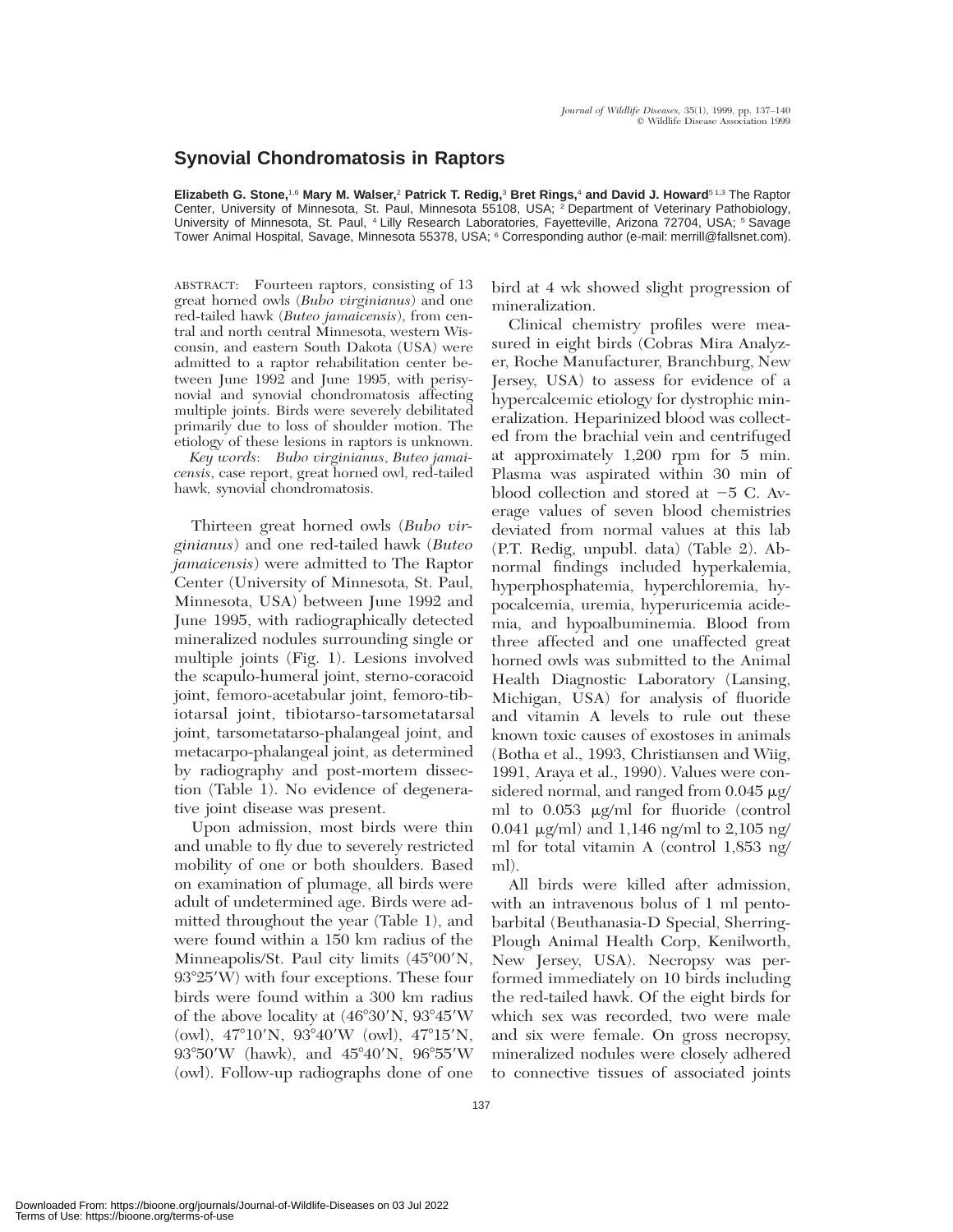|               |                   | Number of affected joints |                     |                       |                        |                      |                                 |                                     |
|---------------|-------------------|---------------------------|---------------------|-----------------------|------------------------|----------------------|---------------------------------|-------------------------------------|
| Date admitted | Species           | Scapulo-<br>humeral       | Sterno-<br>coracoid | Femoro-<br>acetabular | Femoro-<br>tibiotarsal | tarsometa-<br>tarsal | Tibiotarso-Tarsometa-<br>tarso- | Metacarpo-<br>phalangeal phalangeal |
| 6/5/92        | GHOW <sup>a</sup> | $\mathfrak{2}$            | $\Omega$            | 1                     | $\theta$               | $\Omega$             | $\theta$                        | 9.                                  |
| 4/1/93        | <b>GHOW</b>       | $\mathfrak{2}$            | $\Omega$            | $\mathfrak{2}$        | $\Omega$               | $\Omega$             | 0                               |                                     |
| 7/19/93       | <b>GHOW</b>       | $\mathfrak{2}$            | 2                   | $\Omega$              |                        | $\Omega$             | 0                               |                                     |
| 9/22/93       | <b>GHOW</b>       | $\mathfrak{2}$            | $\Omega$            | $\Omega$              | 0                      | 0                    | $\Omega$                        |                                     |
| 10/26/93      | RTHA <sup>b</sup> | $\mathfrak{2}$            | $\Omega$            | $\Omega$              | $\Omega$               | $\overline{2}$       | $\mathfrak{2}$                  |                                     |
| 12/27/93      | <b>GHOW</b>       | $\mathfrak{2}$            | $\overline{2}$      | $\Omega$              | 0                      | $\Omega$             | $\theta$                        |                                     |
| 6/9/94        | <b>GHOW</b>       | $\mathfrak{2}$            | $\overline{2}$      | $\Omega$              | $\Omega$               | $\Omega$             | $\Omega$                        |                                     |
| 6/13/94       | <b>GHOW</b>       | $\mathfrak{2}$            | $\overline{2}$      | $\Omega$              | 0                      | $\Omega$             | 0                               |                                     |
| 8/17/94       | <b>GHOW</b>       | $\mathfrak{2}$            | $\Omega$            | $\Omega$              | $\Omega$               | 0                    | $\Omega$                        |                                     |
| 9/5/94        | <b>GHOW</b>       | $\mathfrak{2}$            | $\overline{2}$      | T                     | $\Omega$               | $\Omega$             | $\Omega$                        |                                     |
| 12/18/94      | <b>GHOW</b>       | $\mathfrak{2}$            | $\Omega$            | $\Omega$              | $\Omega$               | 0                    | $\Omega$                        |                                     |
| 3/27/95       | <b>GHOW</b>       | $\mathfrak{2}$            | $\overline{2}$      | $\Omega$              | $\Omega$               | 0                    | $\Omega$                        |                                     |
| 6/10/95       | <b>GHOW</b>       | $\mathfrak{2}$            | $\overline{2}$      | $\Omega$              | 0                      | $\Omega$             | $\Omega$                        |                                     |
| 7/8/95        | <b>GHOW</b>       | $\mathfrak{2}$            | $\mathfrak{2}$      | $\mathfrak{2}$        | $\mathfrak{2}$         | $\Omega$             | $\theta$                        |                                     |
| Total         |                   | 28                        | 16                  | 6                     | 3                      | 2                    | $\mathfrak{2}$                  | 3                                   |

TABLE 1. Distribution of lesions in great horned owls and a red-tailed hawk with synovial chondromatosis in Minnesota.

<sup>a</sup> Great horned owl.

<sup>b</sup> Red-tailed hawk.

and contained serosanguinous fluid-filled cysts. Articular cartilage appeared normal. Fluid from one bird was plated on sheep blood agar, MacConkey agar, and colistin nalidixic acid agar, (CNA) and inoculated on tryptic soy broth (all media, DIFFCO Laboratories, Detroit Michigan, USA), for aerobic culture. Plates were incubated at 37 C for 48 hr with  $5\%$  CO<sub>2</sub>. Broth was plated at 24 hr and incubated for 48 hr. No growth was observed.

Samples of lesions involving multiple joints from eight birds were submitted for histopathology. Tissues were fixed in 10% neutral buffered formalin, routinely processed, paraffin embedded, sectioned at four  $\mu$ m and stained by Harris' hematoxylin and eosin. Histopathologic findings were consistent among birds. The nodules included several connective tissue types. Typical nodules were composed of a core of trabecular bone, and these commonly contained active marrow spaces. Surrounding or admixed with the osseous core was a combination of hyaline cartilage and/ or dense fibrous connective tissue. Transition zones between cartilage and bone

were common. Some nodules were attached to or continuous with the synovial lining of joints or bursae (Fig. 2). In these, there was marked fibrovillous proliferation of the synovium. Gram  $(n = 2)$  and acid fast  $(n = 2)$  stains (Campbell, 1994) of tissues revealed no bacteria or fungi.

Lesions were consistent with synovial chondromatosis, a poorly defined disease recognized in humans and domestic animals (Pool, 1990). Synovial chondromatosis is characterized by the formation of chondral or osteochondral nodules in synovial tissue of joint, tendon sheath, or bursa. The nodules may become pedunculated and break off, forming loose bodies in the joint (Flo et al., 1987). In humans and animals, two forms of synovial chondromatosis are recognized. Primary, or idiopathic, synovial chondromatosis is the spontaneous formation, usually in one joint, of intrasynovial nodules in an otherwise normal joint. This condition is rarely found in animals (Flo et al., 1987). In humans, males are affected twice as commonly as are females (Pool, 1990). Secondary synovial chondromatosis follows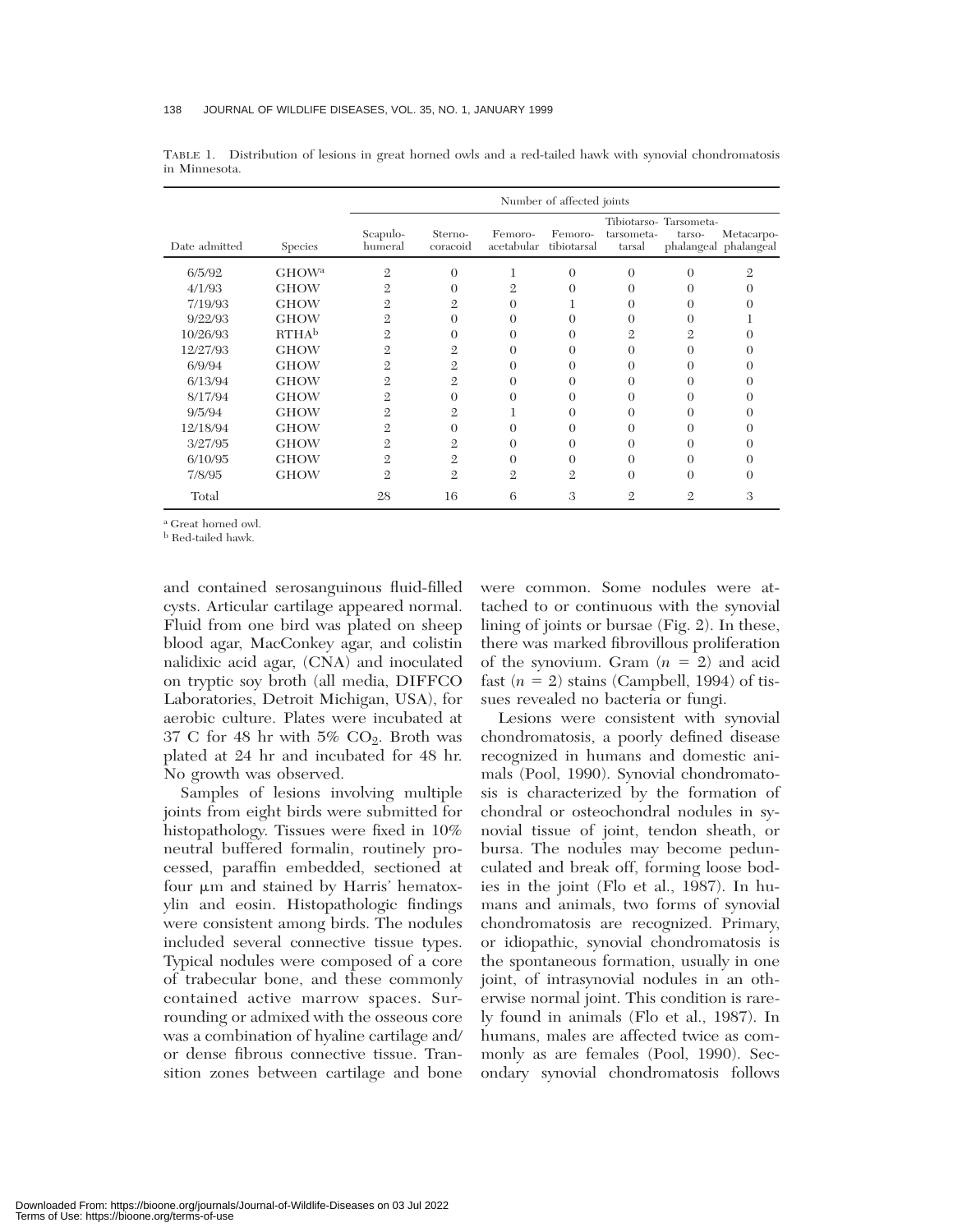



FIGURE 1. Ventrodorsal radiographic view of a great horned owl showing bilateral mineralized foci affecting the scapulo-humeral and sterno-coracoid joints (arrows). Bar  $= 2$  cm

traumatic, degenerative, or inflammatory joint disease and has no sex predisposition (Flo et al., 1987; Pool, 1990). Recently, synovial chondromatosis of unknown etiology was described in a great-horned owl in Iowa (Howard et al., 1996).

The predominantly bilateral distribution and absence of osteoarthritis argue against a traumatic or degenerative etiology in the raptors we observed. Possibly, chronic inflammation from joint strain led to the observed lesions. As might be expected, the joints of the wings were most commonly affected. Abnormalities noted in the clinical chemistries do not reveal an underlying metabolic etiology. Hypocalcemia was most likely due to concurrent hypoalbuminemia observed in five of the eight hypocalcemic birds, although for the remaining three birds hypocalcemia was of undetermined

|               | Study birds<br>mean (range) | Normal<br>reference <sup>a</sup> |
|---------------|-----------------------------|----------------------------------|
| Sodium        |                             |                                  |
| (mmol/L)      | $153(144 - 161)$            | 148-164                          |
| Potassium     |                             |                                  |
| (mmol/L)      | $3.6(2.5-4.5)$              | $0.0 - 3.0$                      |
| Chloride      |                             |                                  |
| (mmol/L)      | $129(123 - 137)$            | 115-127                          |
| Phosphorus    |                             |                                  |
| (mg/dl)       | $5.13(2.95 - 6.74)$         | $2.14 - 3.66$                    |
| Calcium       |                             |                                  |
| (mg/dl)       | $6.5(4.99 - 8.73)$          | 8.97-10.83                       |
| <b>AST</b>    |                             |                                  |
| (mmol/L)      | $274.5(66-618)$             | $117 - 281$                      |
| Total protein |                             |                                  |
| (g/dl)        | $2.2(1.2 - 4.4)$            | $2.0 - 5.0$                      |
| Uric acid     |                             |                                  |
| (mg/dl)       | $16.57(2.45-32.64)$         | $0.68 - 7.52$                    |
| <b>BUN</b>    |                             |                                  |
| (mg/dl)       | $8.7(1.1-19.1)$             | $0.1 - 3.0$                      |
| Creatinine    |                             |                                  |
| (mg/dl)       | $0.38(0.17-0.41)$           | $0.21 - 1.25$                    |
| Albumin       |                             |                                  |
| (g/dl)        | $0.67(0.37-1.53)$           | $0.72 - 1.48$                    |
| <b>CPK</b>    |                             |                                  |
| (IU/L)        | $122(6-337)$                | $0 - 1018$                       |

TABLE 2. Mean (range) values for clinical chemistry parameters for raptors with synovial chondromatosis versus normal values of unaffected birds in Minnesota.

<sup>a</sup> P. T. Redig, unpublished data.



FIGURE 2. There is a chondro-osseous mass within a synovial sheath. The osseous portion (center) is surrounded by cartilage. H&E stain, scapulo-humeral joint. Bar =  $0.5$  mm.